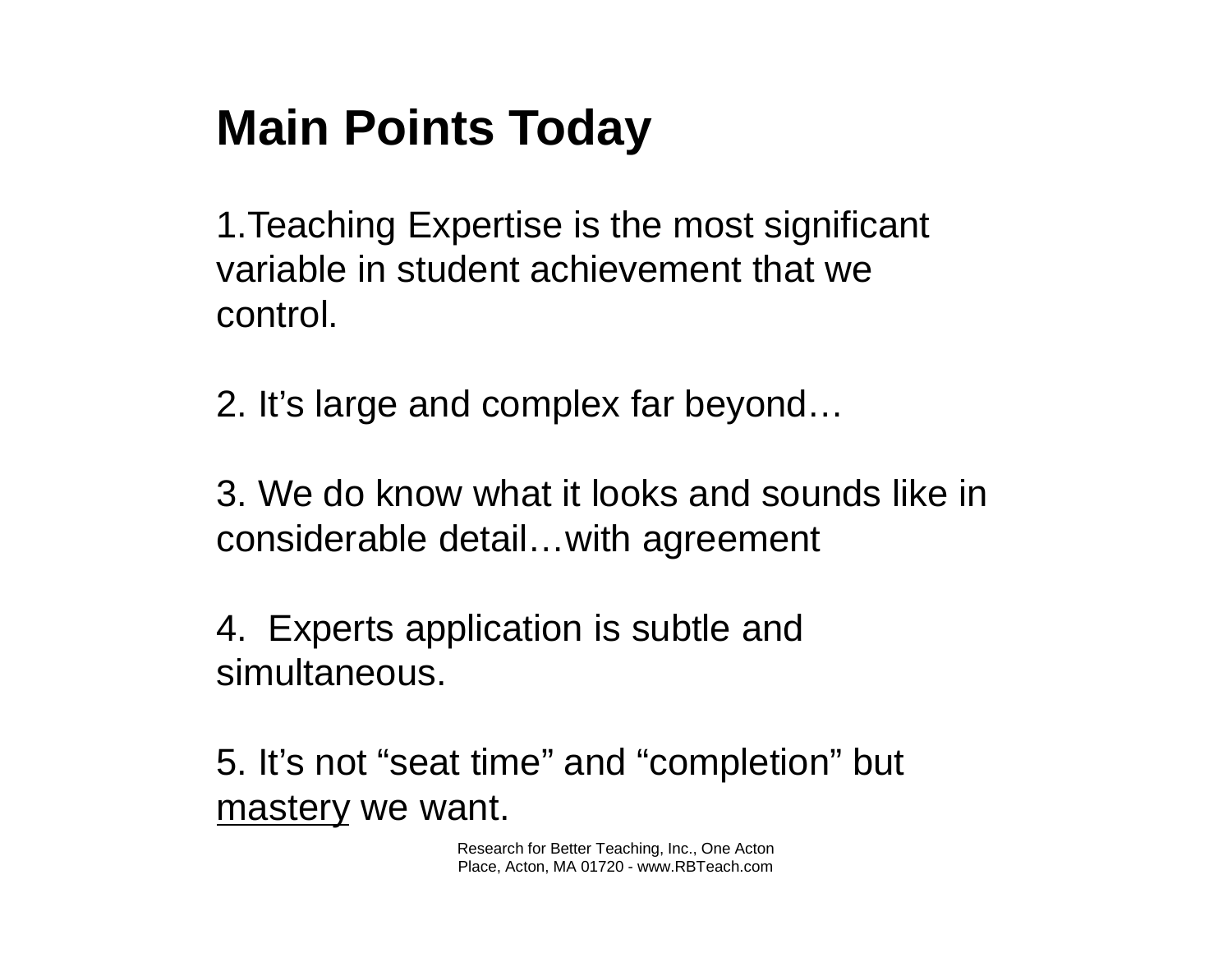# **Main Points Today**

- 6. We can do this!
- Good teachers are made, not born.
- Identify which of the top ten high-leverage teaching skills can best be learned in prep programs.
- Design certification around mastery of them.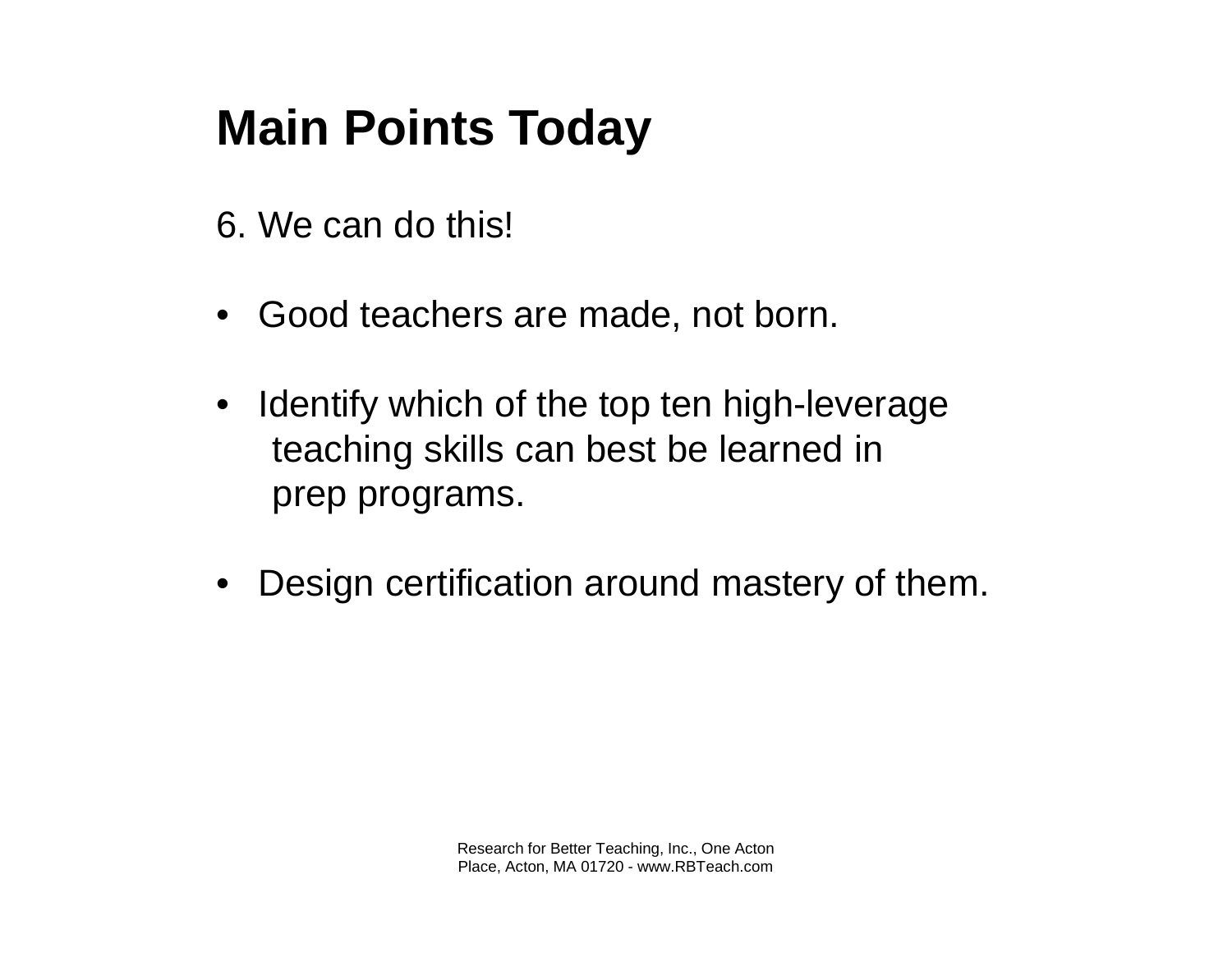## Four Historical Approaches to Improving Student Achievement

#### **1.**

| 2.                                      | <b>Packages and</b><br><b>Programs</b> |                                     |
|-----------------------------------------|----------------------------------------|-------------------------------------|
| <b>90s: Change</b><br><b>Structures</b> |                                        | 2000s: Standards and                |
|                                         | <b>2010s: Use</b>                      | <b>Accountability</b>               |
|                                         | Data                                   |                                     |
|                                         |                                        | 5. Focus on High-Expertise Teaching |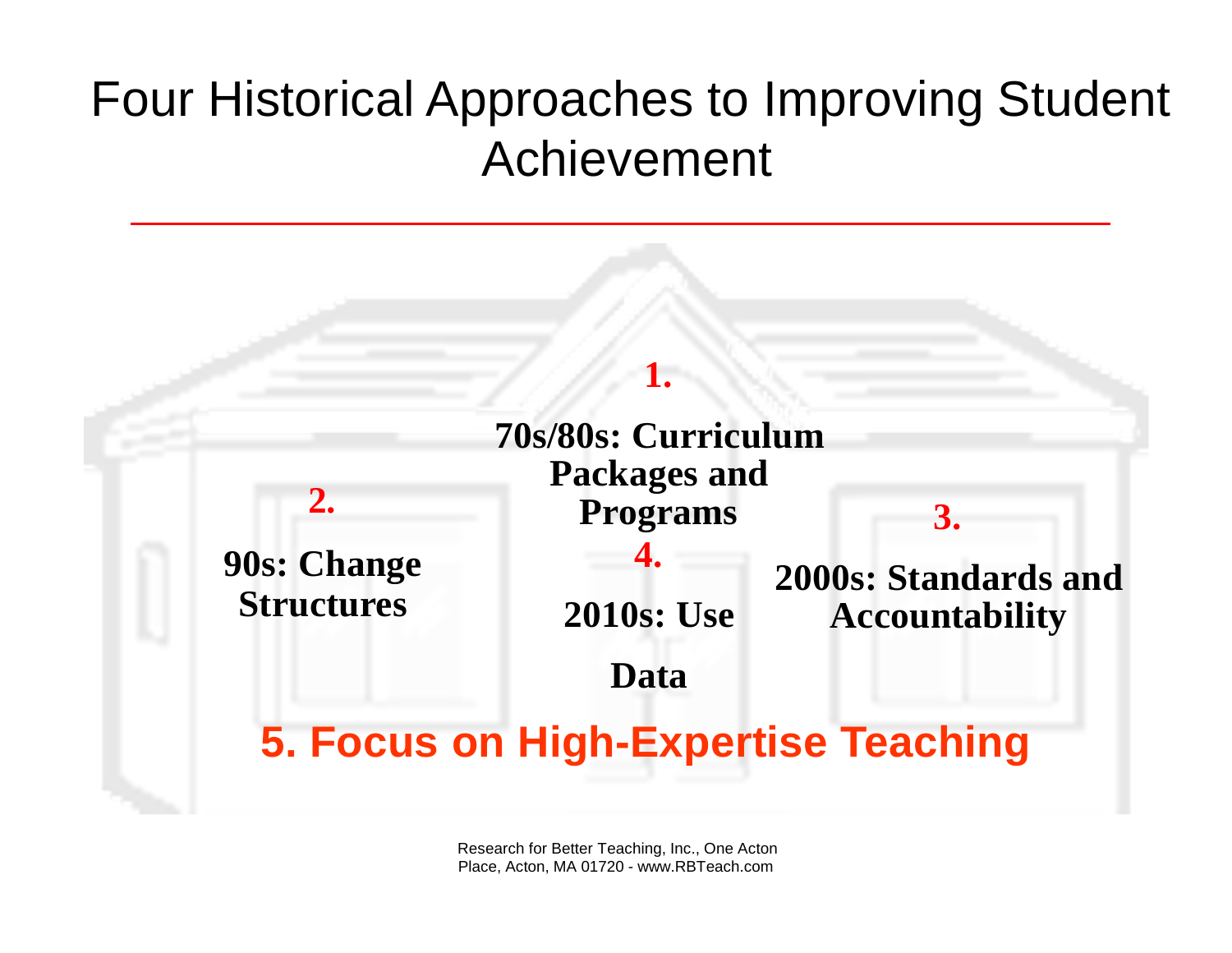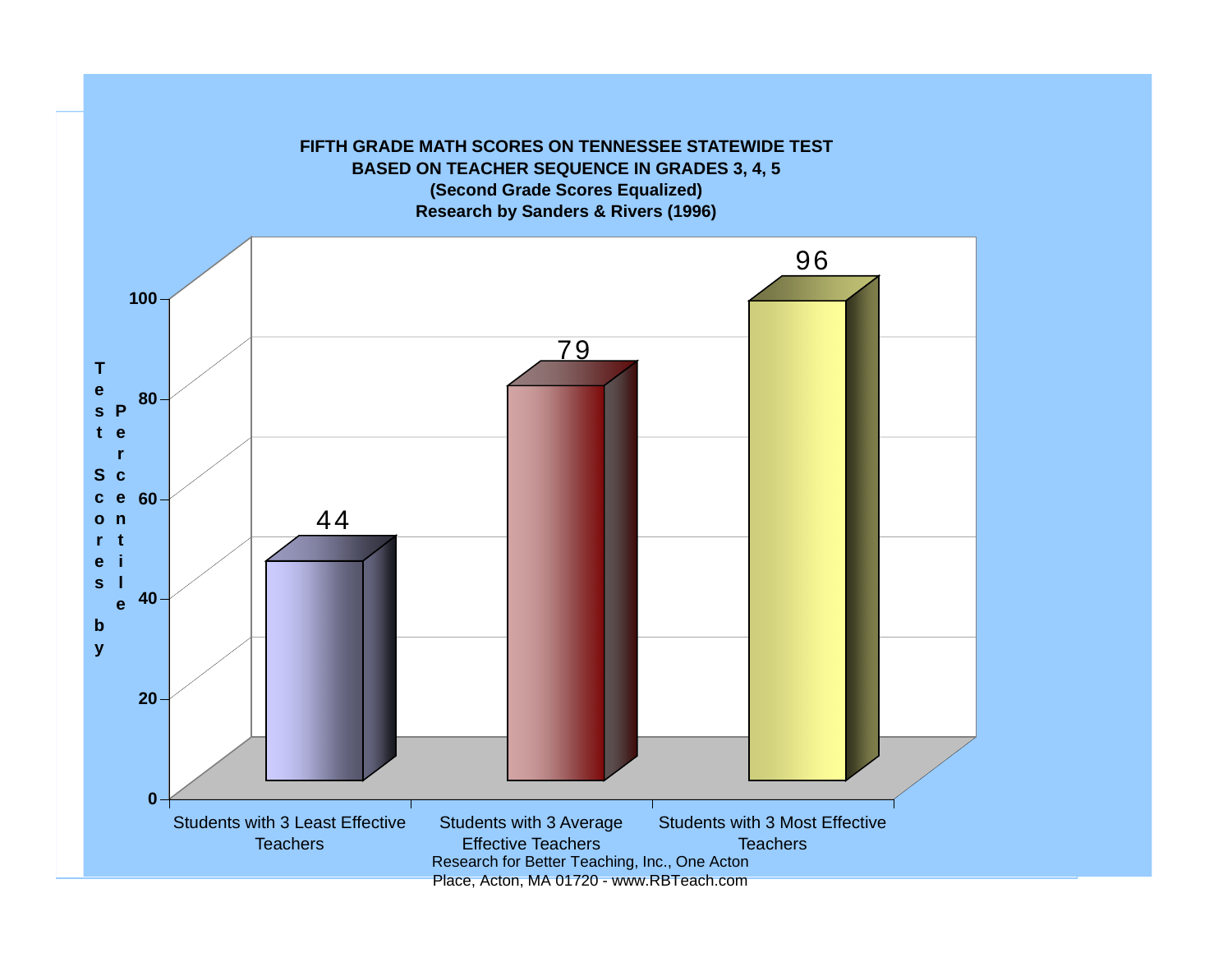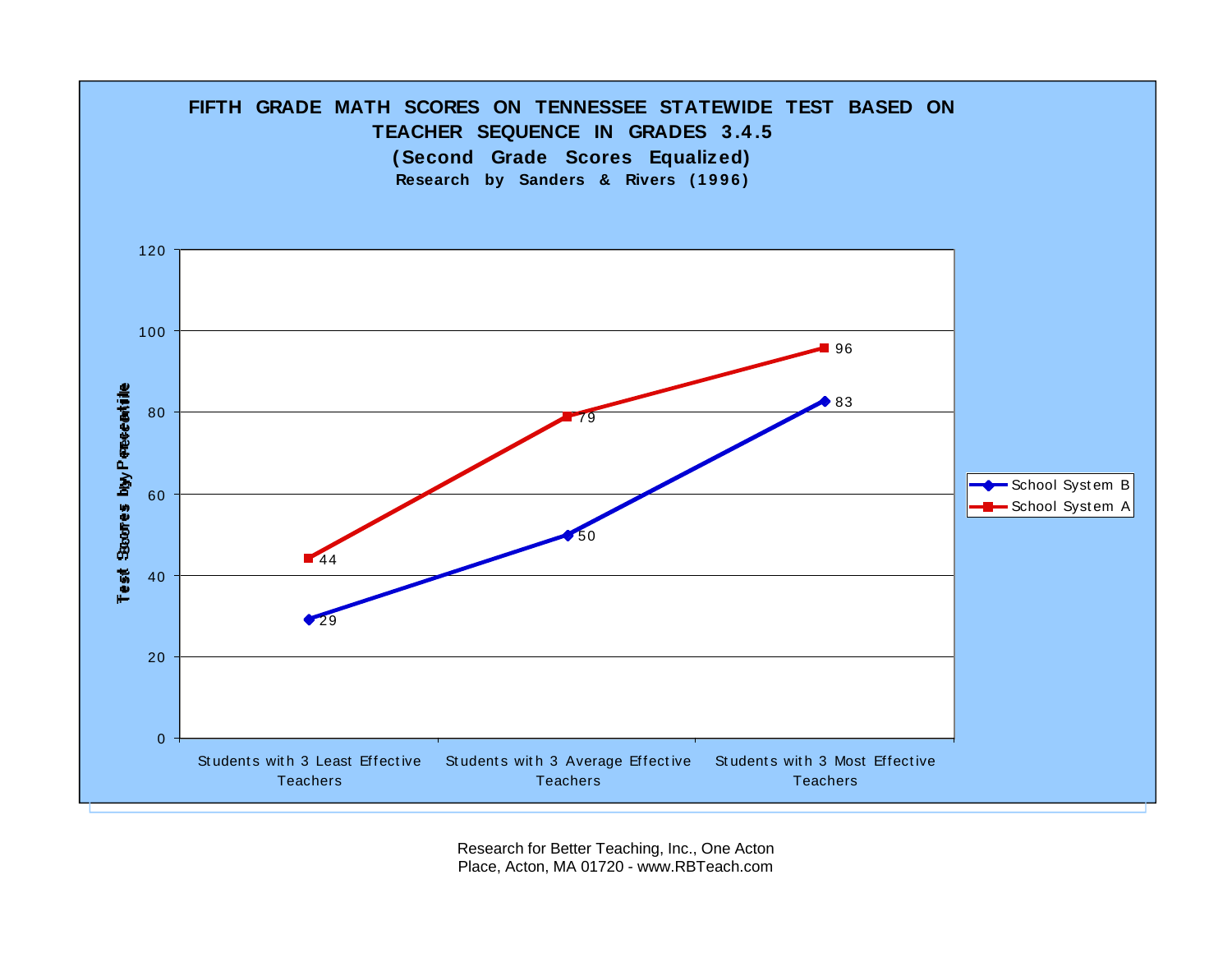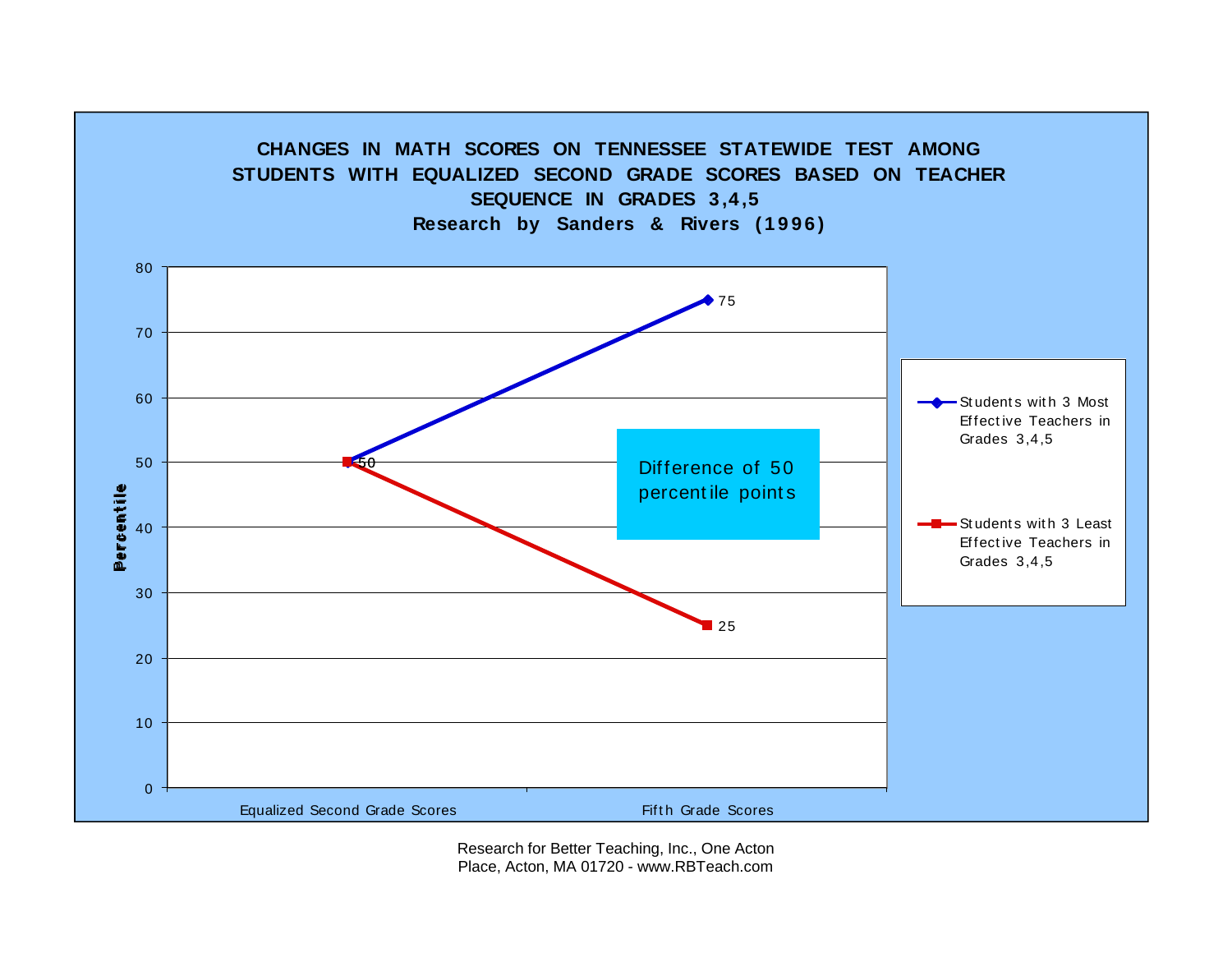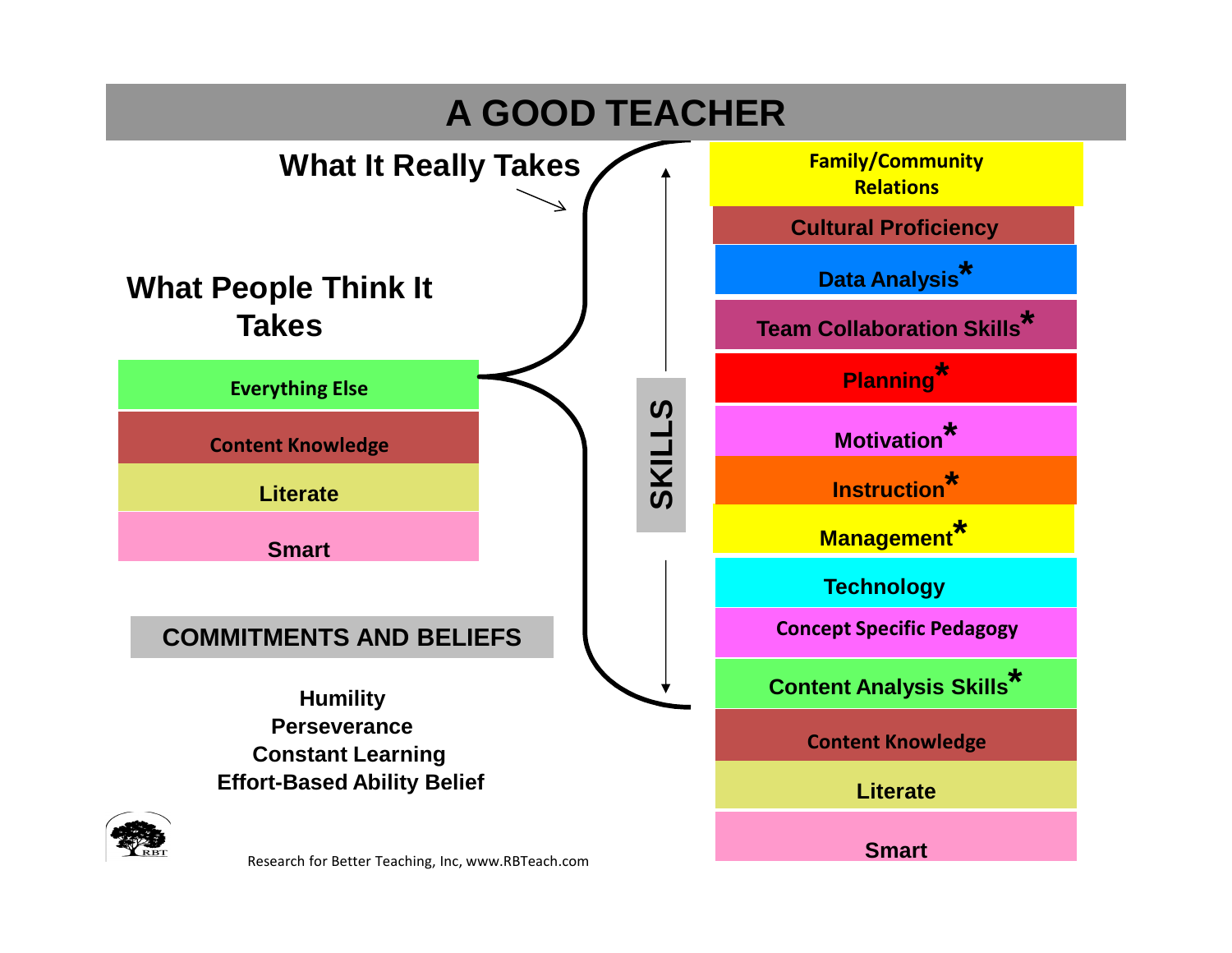### **TEN BIG ROCKS OF HIGH-EXPERTISE TEACHING**

- 1. The lesson focuses on the most worthwhile objective, and the students understand what it means.
- 2. Error analysis of student work to deliver reteaching to those who need it
- 3. Feedback and Criteria for Success
- 4. Making Students' Thinking Visible
- 5. Using a variety of cognitive strategies matched to content and students\*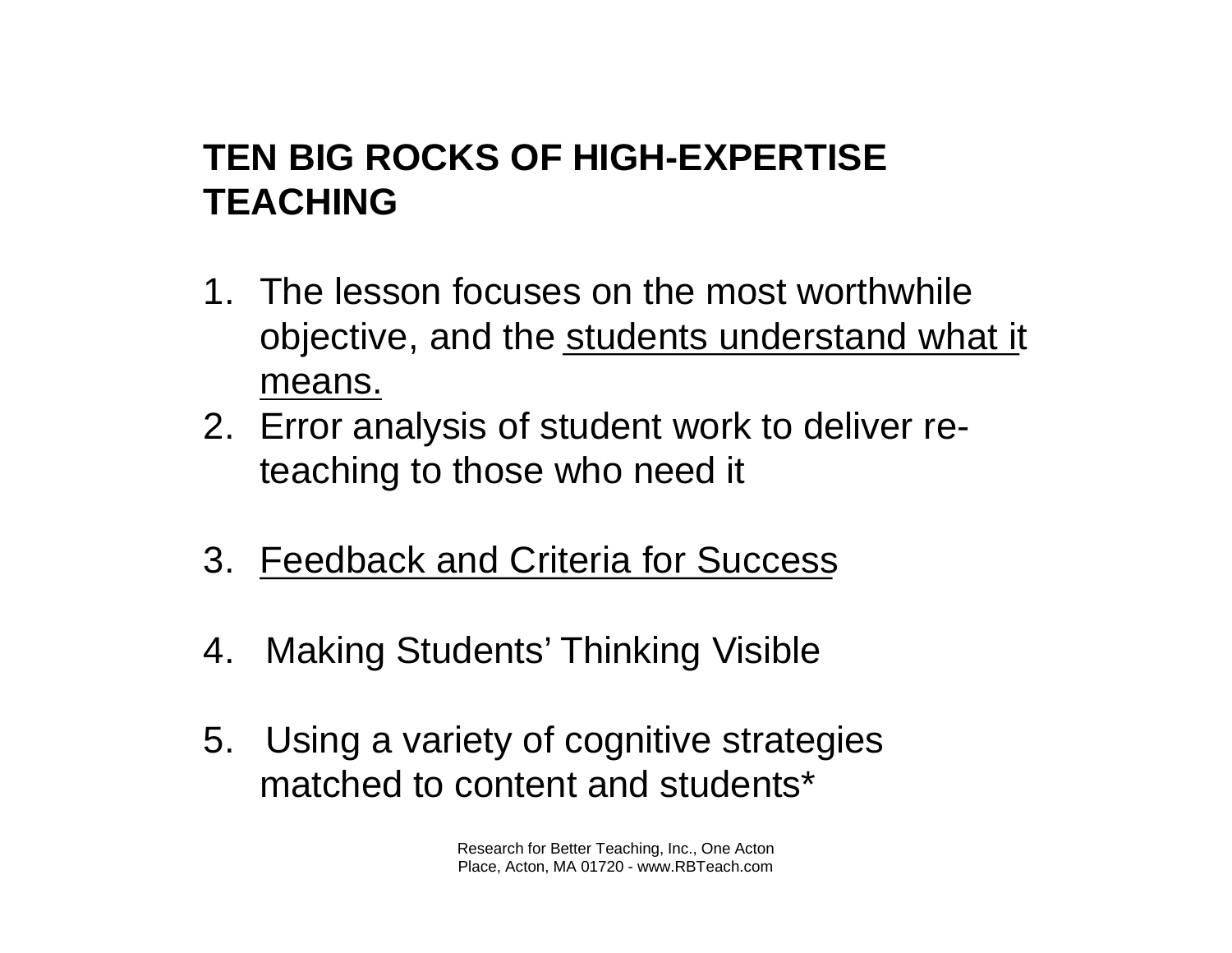6. Communicating 3 critical messages re: effortbased ability: THIS IS IMPORTANT; YOU CAN DO IT; AND I'M NOT GOING TO GIVE UP ON YOU.

7. Making students feel known and value: Cultural Proficiency and Personal Relationship Building

8. Building a classroom climate of community, risk-taking, and ownership

9. High volume of student reading/writing and explicit embedded literacy instruction

10. Direct vocabular Better Better Research and practice